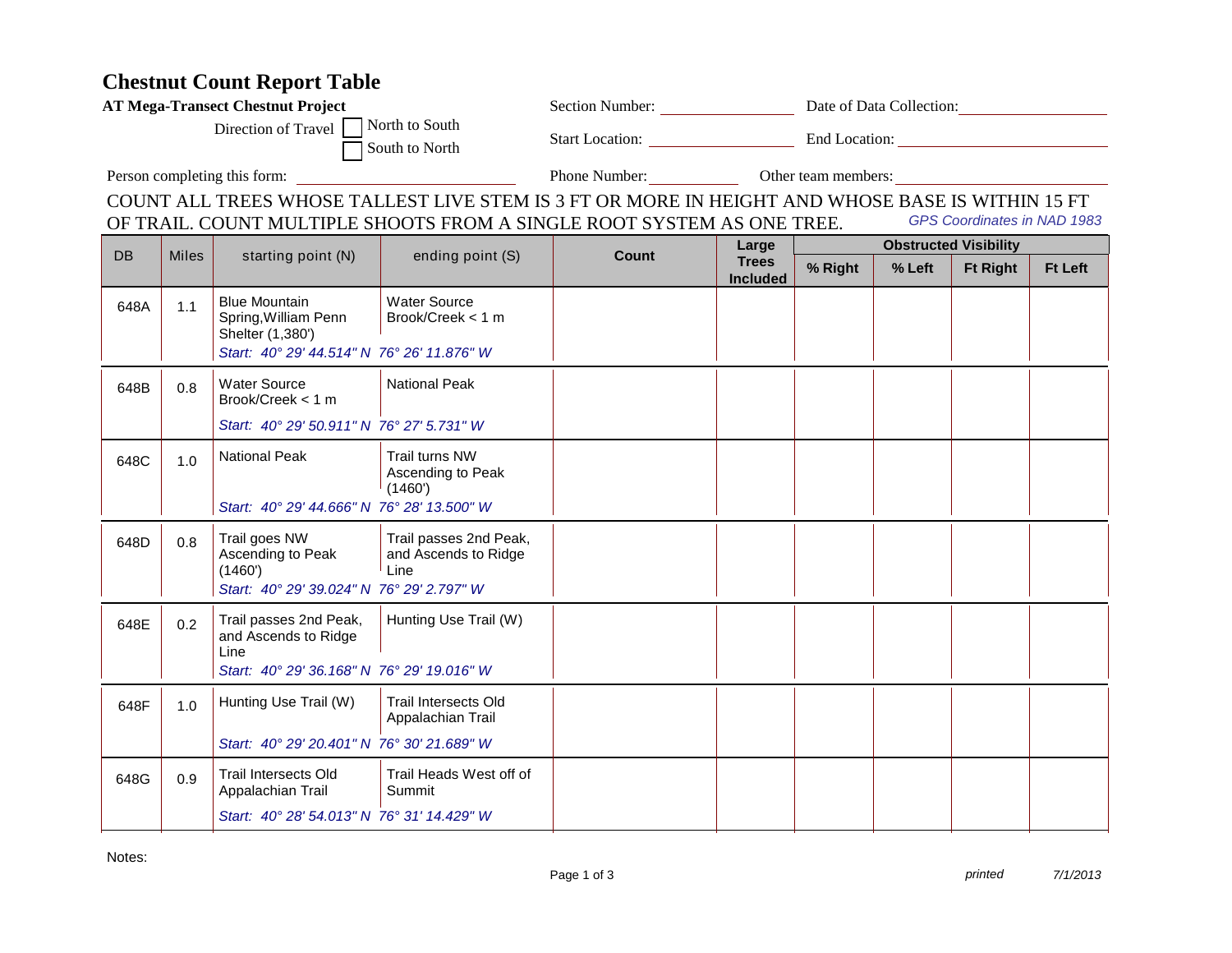| <b>DB</b> | <b>Miles</b> | starting point (N)                          |                                             | Count | <b>Obstructed Visibility</b><br>Large |         |        |                 |                |
|-----------|--------------|---------------------------------------------|---------------------------------------------|-------|---------------------------------------|---------|--------|-----------------|----------------|
|           |              |                                             | ending point (S)                            |       | <b>Trees</b><br><b>Included</b>       | % Right | % Left | <b>Ft Right</b> | <b>Ft Left</b> |
| 648H      | 0.4          | Trail Heads West off of<br>Summit           | After 3 Switch-Backs<br>Trail heads S       |       |                                       |         |        |                 |                |
|           |              | Start: 40° 29' 3.820" N 76° 31' 33.614" W   |                                             |       |                                       |         |        |                 |                |
| 6481      | 0.5          | After 3 Switch-Backs<br>Trail heads S       | $I-81$                                      |       |                                       |         |        |                 |                |
|           |              | Start: 40° 28' 43.053" N 76° 31' 41.395" W  |                                             |       |                                       |         |        |                 |                |
| 649A      | 0.4          | $I-81$                                      | Swatara Gap, Pa. 72<br>(480')(C,G,L,M 2m E) |       |                                       |         |        |                 |                |
|           |              | Start: 40° 28' 48.813" N 76° 31' 57.266" W  |                                             |       |                                       |         |        |                 |                |
| 650A      | 0.5          | Swatara Gap, Pa. 72<br>(480')(C,G,L,M 2m E) | <b>Water Source</b><br>Brook/Creek < 1 m    |       |                                       |         |        |                 |                |
|           |              | Start: 40° 28' 43.472" N 76° 32' 24.576" W  |                                             |       |                                       |         |        |                 |                |
| 650B      | 0.4          | <b>Water Source</b><br>Brook/Creek < 1 m    | Trail Intersection (W)                      |       |                                       |         |        |                 |                |
|           |              | Start: 40° 28' 54.531" N 76° 32' 40.067" W  |                                             |       |                                       |         |        |                 |                |
| 650C      | 0.5          | Trail Intersection (W)                      | Pa. 443; Green Point,<br>Pa.                |       |                                       |         |        |                 |                |
|           |              | Start: 40° 28' 57.869" N 76° 33' 2.804" W   |                                             |       |                                       |         |        |                 |                |
| 651A      | 0.6          | Pa. 443; Green Point,<br>Pa.                | PA 443 State Route                          |       |                                       |         |        |                 |                |
|           |              | Start: 40° 29' 24.174" N 76° 33' 4.055" W   |                                             |       |                                       |         |        |                 |                |
| 651B      | 0.5          | PA 443 State Route                          | Woods Road<br>Intersection                  |       |                                       |         |        |                 |                |
|           |              | Start: 40° 29' 44.783" N 76° 33' 25.613" W  |                                             |       |                                       |         |        |                 |                |
| 651C      | 0.6          | Woods Road<br>Intersection                  | Trails Intersecting,<br>Parking             |       |                                       |         |        |                 |                |
|           |              | Start: 40° 30' 10.048" N 76° 33' 35.407" W  |                                             |       |                                       |         |        |                 |                |